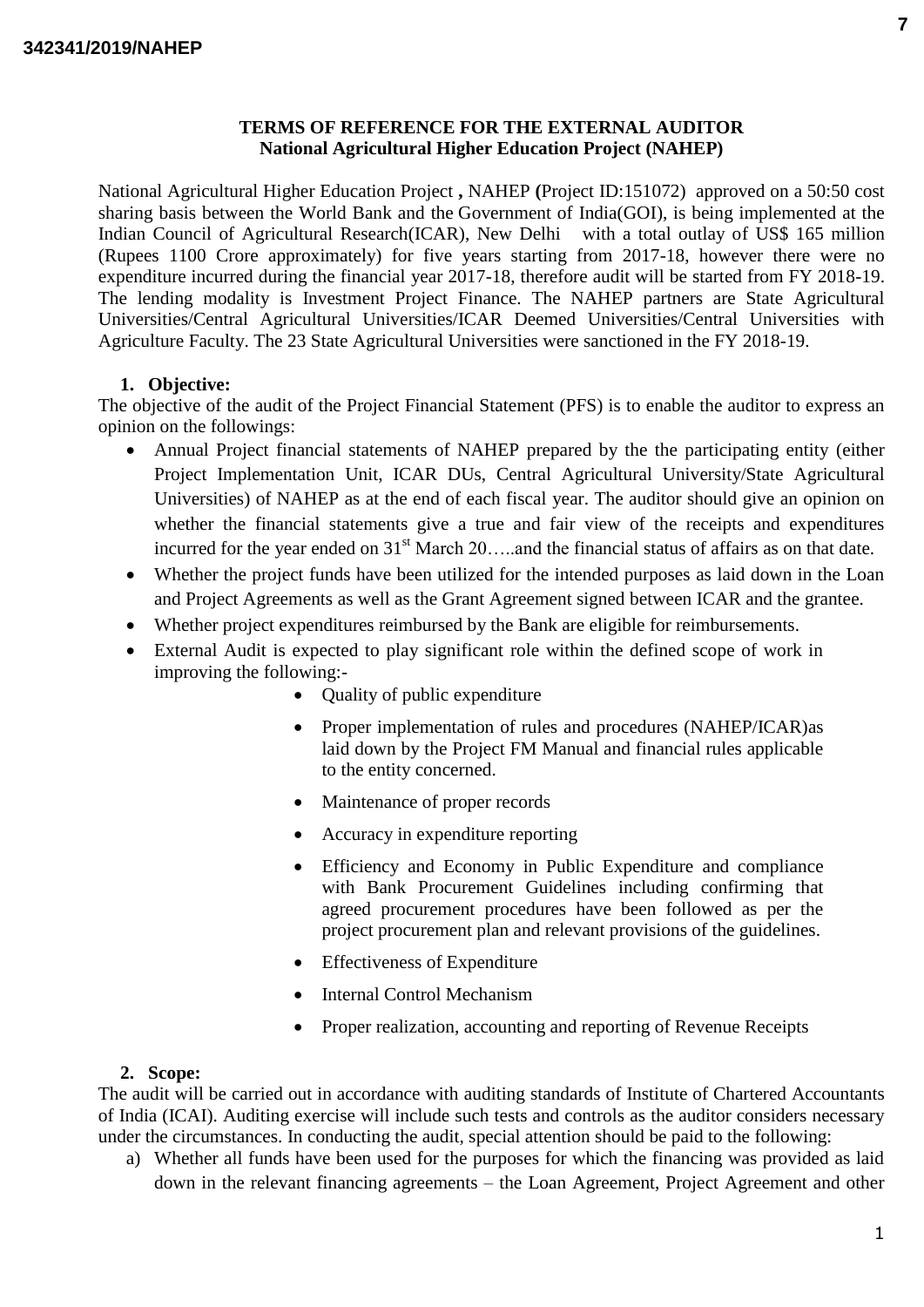documents like Minutes of Negotiations, the Project Appraisal document, and the Project Implementation Plan.

- b) Whether goods, works and services financed have been procured in accordance with the relevant financing agreements, as mentioned above as per world bank guidelines/procedures.
- c) Whether all necessary supporting documents, records, and accounts have been kept in respect of all project expenditures; clear linkages exist between the books of account and the project financial statements prepared.
- d) Whether the project accounts have been prepared in accordance with consistently applied accounting policies laid down in the Financial Management Manual.
- e) Whether the management has conducted a physical verification of fixed assets during the financial year and major discrepancies, if any, have been adjusted in books. The auditor may undertake physical verification of fixed assets, as deemed necessary, as per the auditing standards.
- f) Conduct Procurement review and confirm if the procurement methods and procedures have been followed, as per the approved Project Procurement plan and relevant provisions of the procurement guidelines have been duly followed for each method and all other provisions, as appropriate.. .

# **3. The Annual Audit Reports consist of**

- A. Annual Audited Project Financial Statements
- B. The Audit Opinion: In case the Audit Report is qualified, the auditor should mention the reasons and quantify the impact on financial statements for such reasons. Where ineligible expenditures are identified to be included in withdrawal applications and reimbursement, and if so the magnitude of such expenditure. In doing so, the auditor should apply a materiality concept.
- C. The audit Report should also mention the Bank balance and expenditure for the Year as per PFMS.
- D. The Management Letter highlighting weaknesses if any identifying areas for improvement.

# **4. Project Financial Statements:**

It will be the responsibility if the Implementing Unit to prepare the project financial statements which will include,

- A. Balance Sheet
- B. Receipts and Payments Account

C. Income and Expenditure Account ( for agencies following accrual basis of accounting),

- The following statements should be annexed to the project financial statements:
- i) A statement of Reconciliation between expenditure as per accounts and expenditure eligible for reimbursement from the Bank
- ii) Bank Reconciliation statement/s for the Project Bank Account.

# **5. Management Letter:**

The auditor may include such observations during the course of audit which do not affect the audit opinion but deserves the management's attention. - Matters that have come to attention during the audit which might have an impact on the implementation of the project and any other matter that the auditor considers pertinent.

## **6. Timing:**

The Project Financial Statements should be submitted by every implementing unit to PI/Grantee Entity which has signed the Grant Agreement by July 31. Based on these financial statements of the implementing units, PI/Grantee Entity should prepare a consolidated financial statement. The grantee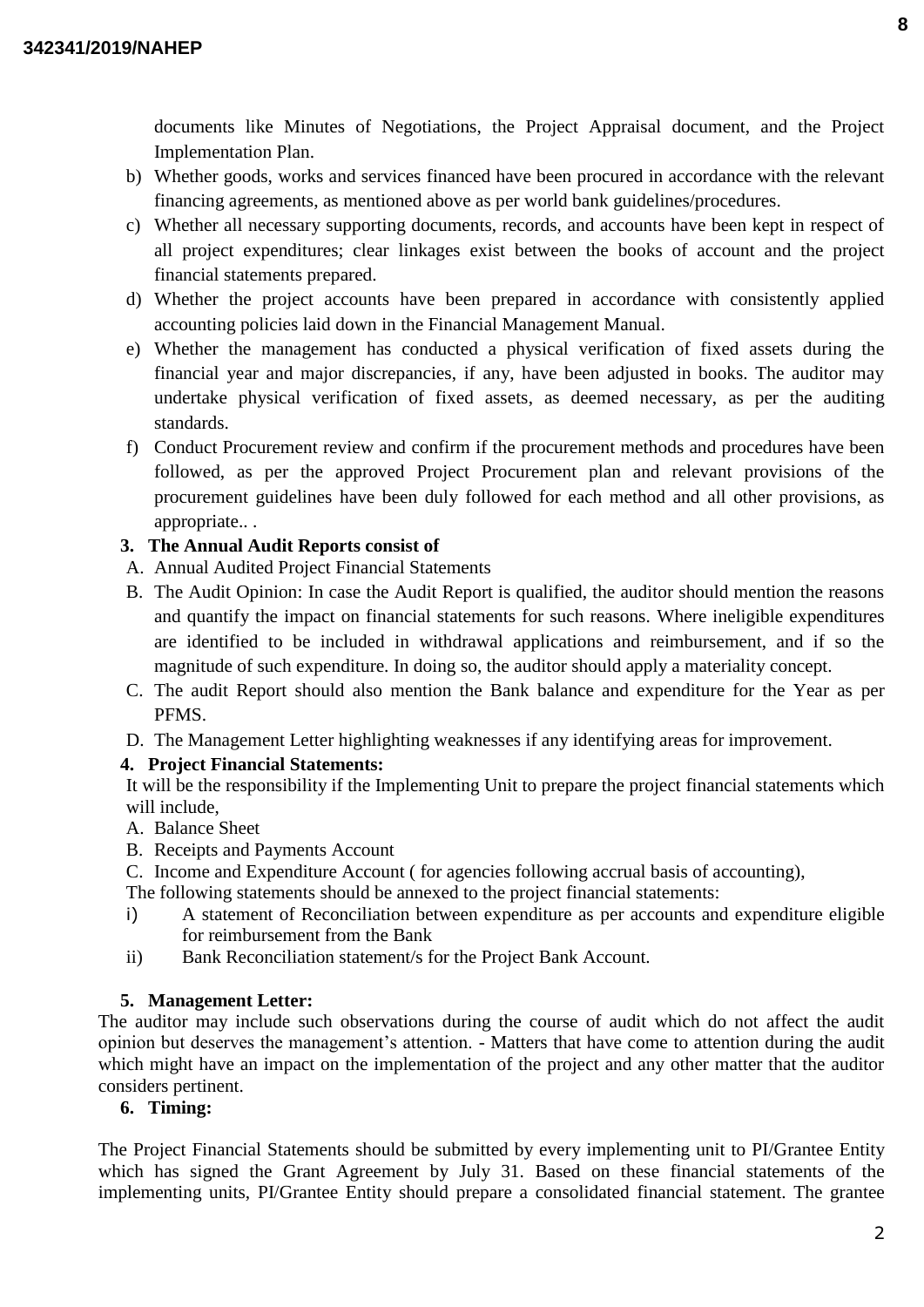entity will get the consolidated financial statements audited by the auditor and obtain a single audit opinion on the consolidated financial statement. The Audited Financial Statements should be submitted to the NAHEP PIU no later than 8 months after the end of the financial year under audit i.e. November 30. PIU should ascertain that audit reports are prima-facie complete as required by the ToR and forward the same to the Bank not later than December 31.

However, for FY 18-19, Project Financial Statements should be submitted by every implementing unit to PI/Grantee Entity which has signed the Grant Agreement by October 15, 2019. The Grantee entity will get the consolidated financial statements of the subproject audited and submit the audited financial statements to PIU NAHEP by November 30, 2019.

## **7. General:**

The auditor should be given access to all legal documents, the Project Implementation Plan and any other information associated with the project and deemed necessary by the auditor. It is highly desirable that the auditors become familiar with Bank's Guidelines on Disbursements and Procurements. All these documents will be provided to the auditor by the PIU.

## 8. **Constitution of Audit Team**

The Chartered Accountant firms shall undertake the External Audit of entities which have received grants under NAHEP for the financial year within the period stipulated for conducting the External Audit.

The Audit Team shall consist of one Principal, One Qualified Assistant and one Semi-Qualified Assistant. The presence of External Audit Team consisting of the above three personnel throughout the period of audit is a must in the auditee unit. Mere visits of any of the team members for few hours/duration during the period of audit will not be considered for payment and considered as negligence and may lead to disqualification from the panel of Audit Team of Chartered Accountants in future.

No payment for any additional man-power engaged by the Chartered Accountant firm during the course of audit will be made unless prior financial sanction was obtained from the PIU NAHEP exclusively on justified grounds.

| <b>Key Person</b> | <b>Qualification / Experience</b> | <b>Number</b> |
|-------------------|-----------------------------------|---------------|
|                   |                                   |               |
|                   |                                   |               |
|                   |                                   |               |

## **9. No. of Financial years to be covered under External Audit**

The CA firms shall cover transactions from financial year 2018-19 till the project closure or till any disqualification of the CA firm by NAHEP, as indicated in the work order for External Audit.

## **10. Period allotted for conduct of audit of a unit**

| $\sim$<br>ט טוב<br>ັ | davs<br>.<br>"K 1 N U<br>$\mathbf{M}$ |
|----------------------|---------------------------------------|
|                      |                                       |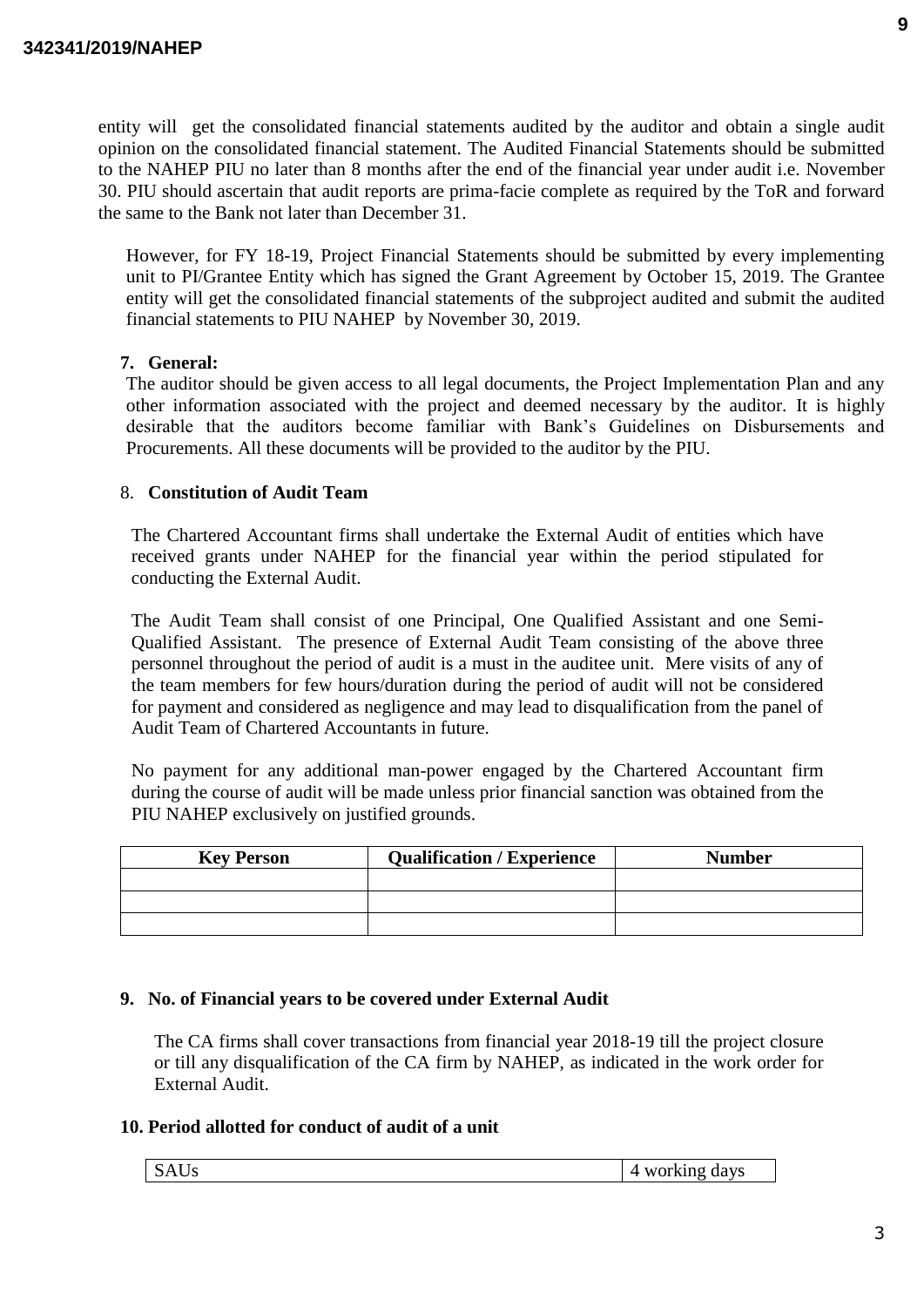The Audit Team should follow the official timings and working days of the auditee unit during the period of External Audit.

The Chartered Accountant Firm should ensure that before sending an External Audit team to field:

- a. Whether advance intimation of a minimum period of 5 working days have been given to the officer in charge of the office to be audited.
- b. Whether, the advance intimation has been acknowledged by the auditee.
- c. Whether, the list of basic records to be kept ready has also been sent to the auditable entity.

#### **11. Preparation and Submission of Audit Report**

On completion of audit, the Audit Team shall prepare an Audit report and Audit Utilization Certificate. Audit team ensure that all the formats of Annual Accounts SOE, IUFR comprises along with audit report and Audit utilization Certificate as prescribed by NAHEP.

#### **12. Terms of Payment**

Payment will be made by the SAUs (Grantee entity of NAHEP) from the institutional Charges sanctioned under NAHEP on bill basis subject to acceptance of Audit Report at NAHEP. The bill shall be processed for payment within two months from the date of receipt. The agency will be required to obtain a certificate from the auditee unit(s) with respect to conduct of audit including duration and details of audit personnel conducted the audit. Also, the pre-receipted bill should have Rupee One Revenue Stamp as per the statutory requirement. GSTIN also required to be mentioned in the Bill of firm. However, if the firms do not comply any of the provisions mentioned in the TOR, the payment will not be made till the receipt of compliance.

## **13. Rates**

Following rates have been decided on the basis of minimum recommended rates by ICAI for 'Audit and other assignments'.

| Rates                      | *Metro Cities (per day) | Non-Metro Cities (per |
|----------------------------|-------------------------|-----------------------|
|                            |                         | day)                  |
| Principal                  | 7500.00                 | 5000.00               |
| <b>Qualified Assistant</b> | 3750.00                 | 2500.00               |
| Semi-qualified Assistant   | 1500.00                 | 1000.00               |
| Total                      | 12750.00                | 8500.00               |

\*Metro cities: Delhi, Mumbai, Kolkata, Chennai, Pune, Hyderabad, Bangalore and Ahmedabad.

**The above rates are inclusive of all overheads but exclusive of Goods & Services Tax. No other cost like, travelling cost from one city/state to another, local transport charges, stay, food charges, stationary and other consumables and any**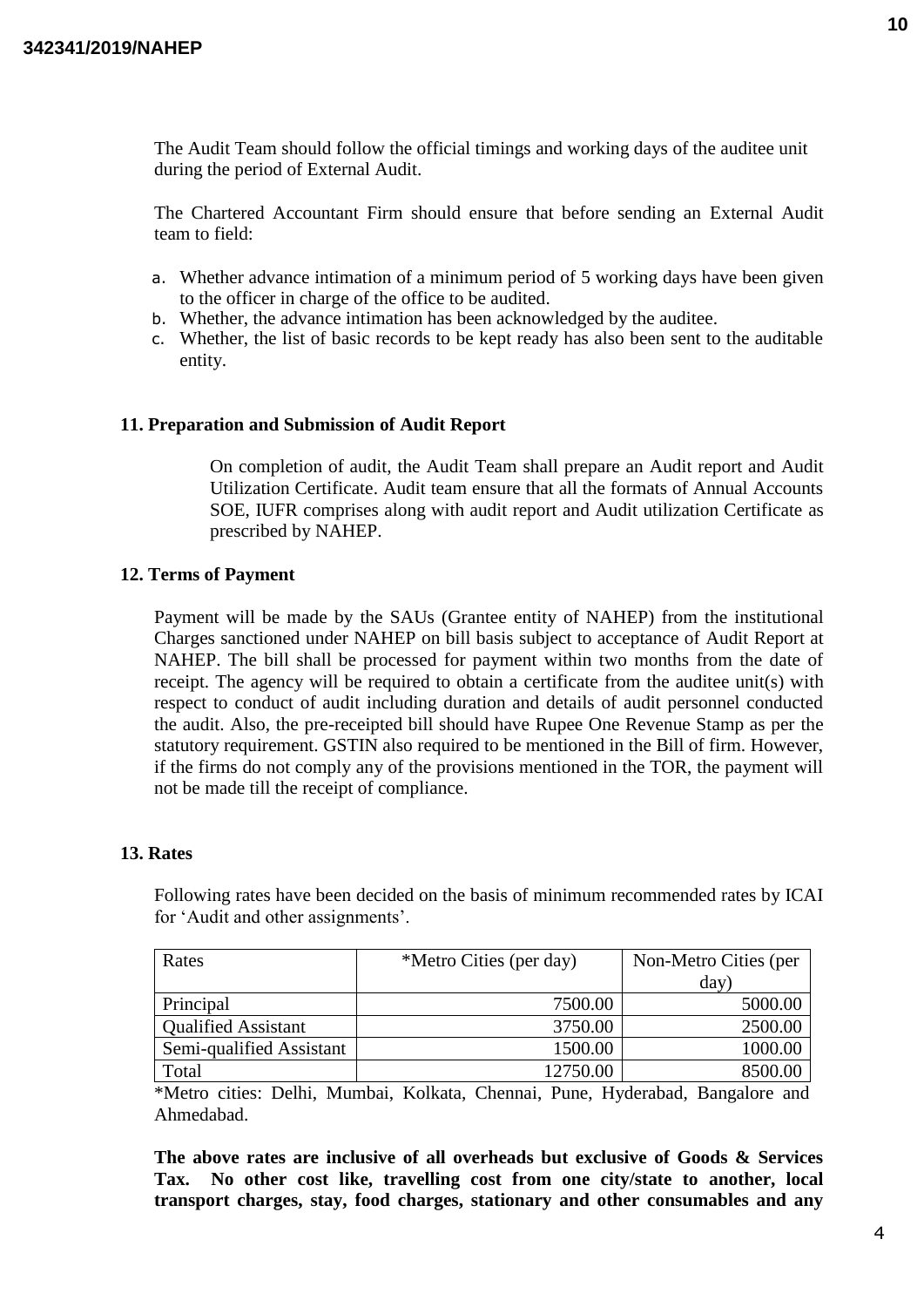**other overhead, would be paid separately. TDS would be deducted as per rules/rates.**

**However, Local transport/logistics will be arranged by the project implementing university if the auditors want to visit a place where project is running i.e any college/ School.**

## **14. Facilities to be provided by Universities/Implementing Units to the visiting audit teams**

- 1. Dedicated room with computer/printer facility and furniture for official works.
- 2. An attendant for bringing records/sending audit memos/tea, etc.
- 3. Telephone facility (only internal phone EPABX)
- 4. Minimum office stationery for smooth conduction of audit work.

## **15. Confidentiality**

The information/observation in the Audit Report will not be shared with any individual/organization/institution without specific approval of PIU NAHEP.

However, all the audit observation shall be discussed by the auditor with the PI & his team(including the implementing units representatives where funds are flowing to other units) and their view shall be taken before finalizing the audit observations.

## **16. Validity of Contract**

Work order will be placed with the shortlisted firms, initially for a period of one year and may be extended upto another year on satisfactory services.

- 17. As empanelled External Auditors of NAHEP, the audit teams should guide the staff/officers of the concerned units to rectify the shortcomings/lacunae and offer suggestions during the Exit Conference.
- 18. National Director,NAHEP reserves the right to revoke/cancel the work order, without assigning any reason in writing.

## 19. **Documents to be submitted by the Audit Team to NAHEP.**

- a. Proceedings of opening Conference with the Universities.
- b. Audit Report duly signed and sealed by the C.A. Firm with relevant annexures, extracts and calculation sheets, if any.
- c. Replies of old outstanding paras and current paras along-with the supporting documents submitted by the Unit to the Audit Team. All the replies submitted should bear the signature of the appropriate authority of the Unit.
- d. Proceedings of Exit Conference with the Universities.
- e. Bill in triplicate on the letter head with revenue stamp, duly signed and sealed with certificate on the back side of the bill.